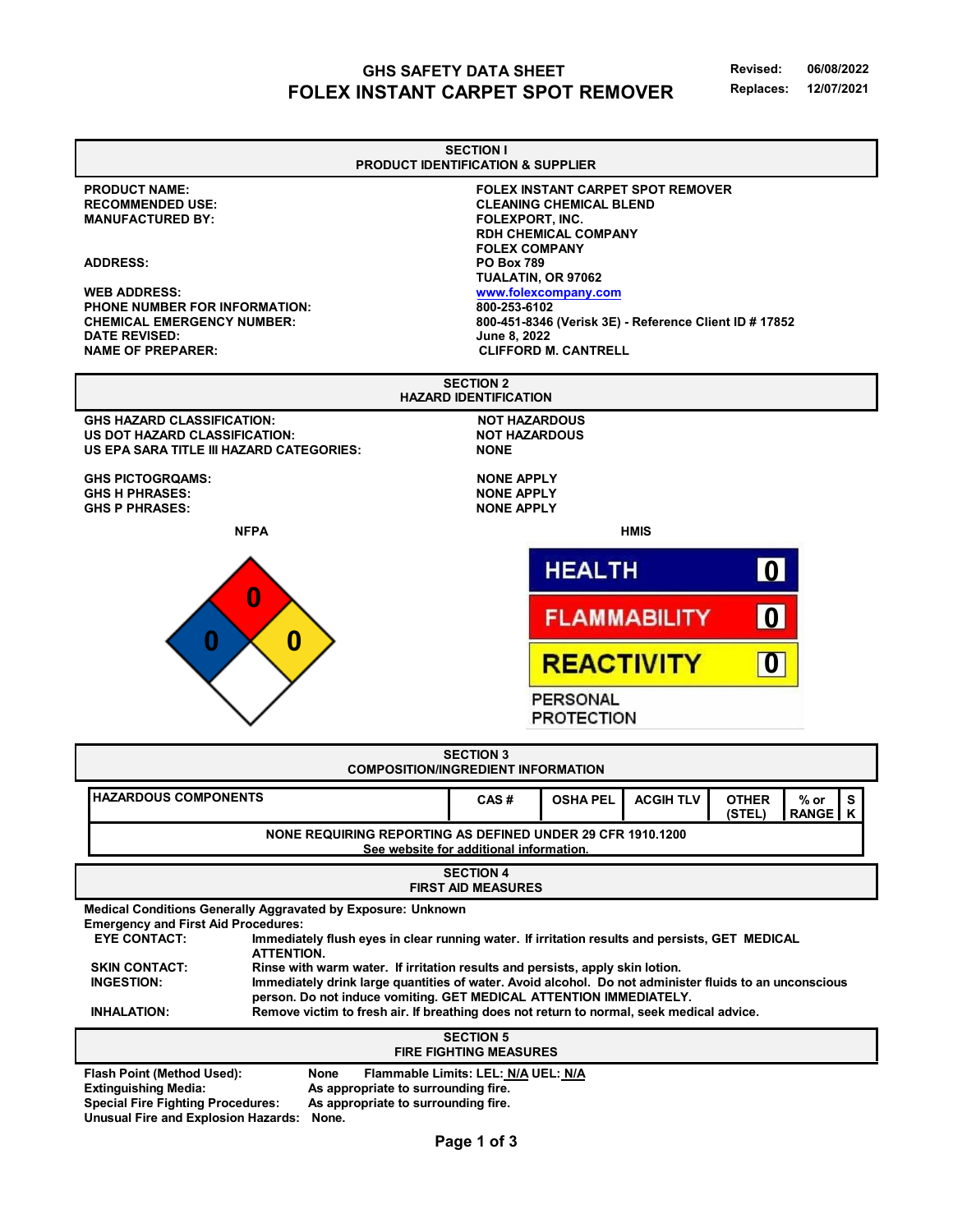# **GHS SAFETY DATA SHEET FOLEX INSTANT CARPET SPOT REMOVER**

| <b>SECTION 6</b><br><b>ACCIDENTAL RELEASE MEASURES</b>                                                                                                                                                                                                                                                                                                                                                                                                                                                                                                                                                 |                                                            |
|--------------------------------------------------------------------------------------------------------------------------------------------------------------------------------------------------------------------------------------------------------------------------------------------------------------------------------------------------------------------------------------------------------------------------------------------------------------------------------------------------------------------------------------------------------------------------------------------------------|------------------------------------------------------------|
| Steps to Be Taken in Case Material is Released or Spilled:<br><b>SMALL SPILLS:</b><br>Flush to sanitary sewer.<br><b>Waste Disposal Method:</b><br>Small quantities may be disposed of as sanitary waste. Consign wastes in excess of one gallon to an<br>approved waste disposal facility. Uncontaminated product is not a RCRA hazardous waste.                                                                                                                                                                                                                                                      |                                                            |
| <b>SECTION 7</b><br><b>HANDLING &amp; STORAGE</b>                                                                                                                                                                                                                                                                                                                                                                                                                                                                                                                                                      |                                                            |
| Precautions to Be Taken in Handling and Storing: Do not freeze. Keep container closed when not in use.<br><b>Other Precautions:</b><br>KEEP THIS AND ALL CHEMICALS OUT OF REACH OF CHILDREN.                                                                                                                                                                                                                                                                                                                                                                                                           |                                                            |
| <b>SECTION 8</b><br><b>EXPOSURE CONTROL/PERSONAL PROTECTION</b>                                                                                                                                                                                                                                                                                                                                                                                                                                                                                                                                        |                                                            |
| Respiratory Protection (Specify Type): Not necessary under normal & intended conditions of use.<br><b>Ventilation:</b><br>Not required.<br>Not required<br><b>Protective Gloves:</b><br>Not required.<br><b>Eye Protection:</b><br>Other Protective Clothing or Equipment: As required for sanitary purposes.<br>Normal hygiene practices. Wash hands before eating, drinking, smoking or using bathroom facilities. Use<br><b>Work/Hygienic Practices:</b><br>good housekeeping practices.                                                                                                            |                                                            |
| <b>SECTION 9</b><br>PHYSICAL & CHEMICAL PROPERTIES                                                                                                                                                                                                                                                                                                                                                                                                                                                                                                                                                     |                                                            |
| <b>Boiling Point:</b><br>212°F<br>Specific Gravity (H2O=1)<br>Vapor Pressure (mm Hg)<br><b>Melting Point</b><br>17<br><b>Vapor Density (Air=1)</b><br>2.4<br><b>Evaporation Rate (Water=1)</b><br><b>Solubility in Water:</b><br>Complete<br>Appearance and odor:<br>Clear liquid with no odor<br><b>VOC Content:</b><br><b>NONE</b><br><b>NONE</b><br><b>HAP Content:</b><br><b>Volitiles:</b><br>> 90%                                                                                                                                                                                               | $1.0002 - 1.0012$<br>$<$ 32 $\mathrm{^{\mathrm{o}}F}$<br>1 |
| <b>SECTION 10</b><br><b>STABILITY &amp; REACTIVITY</b>                                                                                                                                                                                                                                                                                                                                                                                                                                                                                                                                                 |                                                            |
| STABLE.<br>Stability:<br>Incompatibility (Materials to Avoid):<br>Do not mix with other chemicals.<br><b>Hazardous Decomposition or Byproducts:</b><br>None.<br>Hazardous Polymerization:<br><b>Will Not Occur</b>                                                                                                                                                                                                                                                                                                                                                                                     |                                                            |
| <b>SECTION 11</b><br><b>TOXOLOGICAL INFORMATION</b>                                                                                                                                                                                                                                                                                                                                                                                                                                                                                                                                                    |                                                            |
| Route(s) of Entry:<br>Inhalation?<br>Skin?<br>Yes<br>No<br>Yes<br>Ingestion?<br>Health Hazards (Acute and Chronic):<br>None known.<br>Carcinogenicity:<br>NTP?<br>Ingredients not listed.<br>Ingredients not listed.<br><b>IARC Monographs?</b><br><b>OSHA Regulated?</b><br>Ingredients not listed.<br><b>Signs and Symptoms of Exposure:</b><br><b>INHALATION:</b><br>Not an expected route of exposure.<br>May cause gastric distress, and diarrhea<br><b>INGESTION:</b><br>Not irritating.<br><b>SKIN CONTACT:</b><br><b>EYE CONTACT:</b><br>Not irritating. May cause burning sensation, tearing. | Eyes?<br>Yes                                               |
| <b>SECTION 12</b><br><b>ECOLOGICAL INFORMATION</b>                                                                                                                                                                                                                                                                                                                                                                                                                                                                                                                                                     |                                                            |
| <b>ECOTOXICITY:</b><br>No data available. Not considered toxic to marine or terrestrial plants or annimals<br><b>PERSISTANCE &amp; BIODIGRADABILITY:</b><br>Surface active components meet biodegradibility standards<br><b>OTHER ECOLOGICAL DATE:</b><br>None available                                                                                                                                                                                                                                                                                                                               |                                                            |